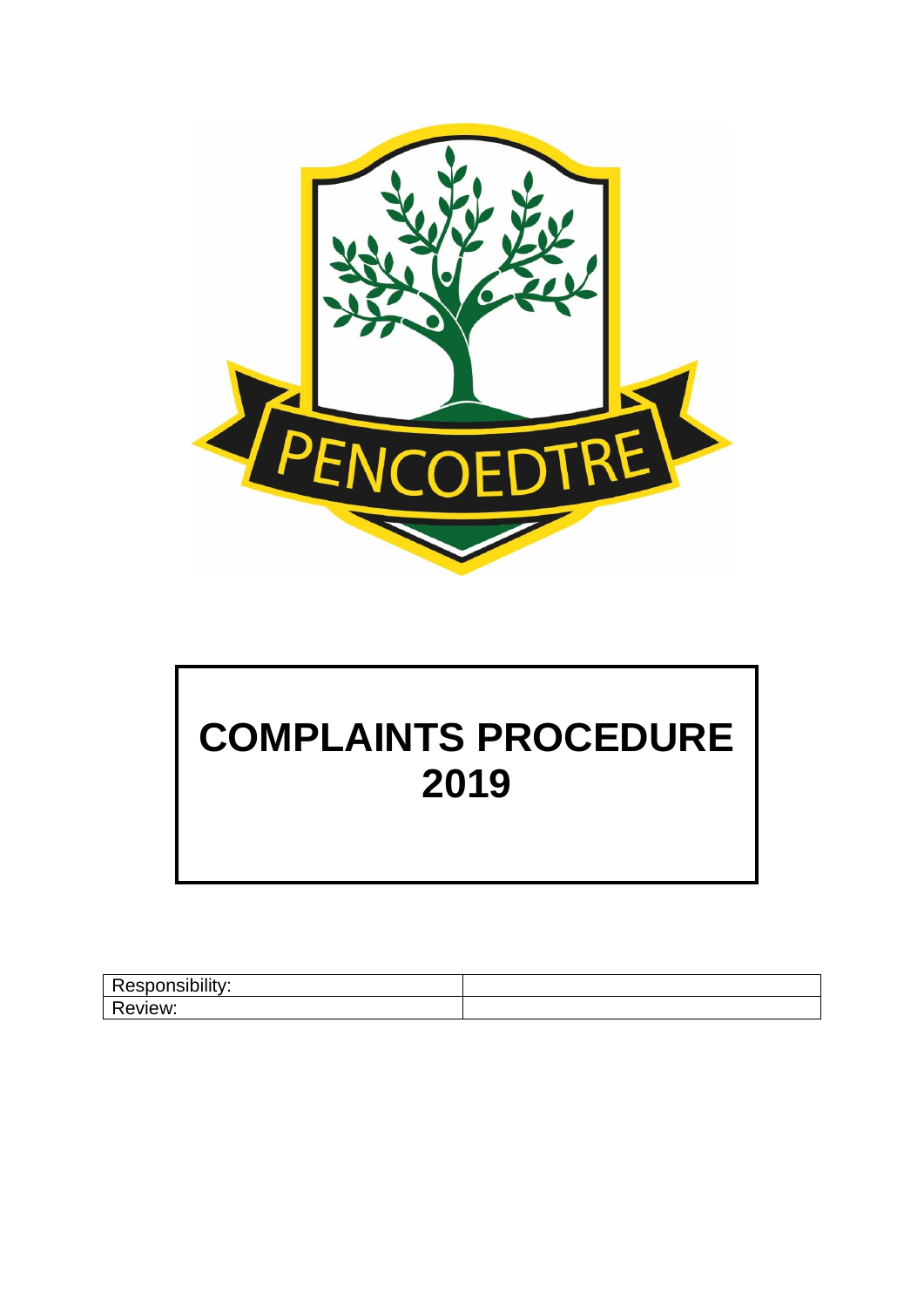## **1**. Introduction

1.1 Pencoedtre High school is committed to dealing effectively with complaints. We aim to clarify any issues about which you are not sure. If possible we will put right any mistakes we have made and we will apologise. We aim to learn from mistakes and use that experience to improve what we do.

1.2 Our definition of a complaint is 'an expression of dissatisfaction in relation to the school or a member of its staff that requires a response from the school.'

1.3 This complaints procedure supports our commitment and is a way of ensuring that anyone with an interest in the school can raise a concern, with confidence that it will be heard and, if well-founded, addressed in an appropriate and timely fashion.

1.4 This model complaints procedure has been taken from the Welsh Government Circular 11/2012 entitled "Complaints procedures for school governing bodies in Wales". This complaints procedure should be read in conjunction with this circular and will be guided by the principles contained within it.

## 2. When to use this procedure

2.1 When you have a concern or make a complaint we will usually respond in the way we explain below. Sometimes you might be concerned about matters that are not decided by the school, in which case we will tell you who to complain to. At other times you may be concerned about matters that are handled by other procedures, in which case we will explain to you how your concern will be dealt with.

2.2 If your concern or complaint is about another body as well as the school (for example the local authority) we will work with them to decide how to handle your concern.

3. Have you asked us yet?

3.1 If you are approaching us for the first time you should give us a chance to respond. If you are not happy with our response then you may make your complaint using the procedure we describe below. Most concerns can be settled quickly just by speaking to the relevant person in school, without the need to use a formal procedure.

## 4. What we expect from you

4.1 We believe that all complainants have a right to be heard, understood and respected. But school staff and governors have the same right. We expect you to be polite and courteous. We will not tolerate aggressive, abusive or unreasonable behaviour. We will also not tolerate unreasonable demands or unreasonable persistence or vexatious complaining.

5. Our approach to answering your concern or complaint

5.1 We will consider all your concerns and complaints in an open and fair way.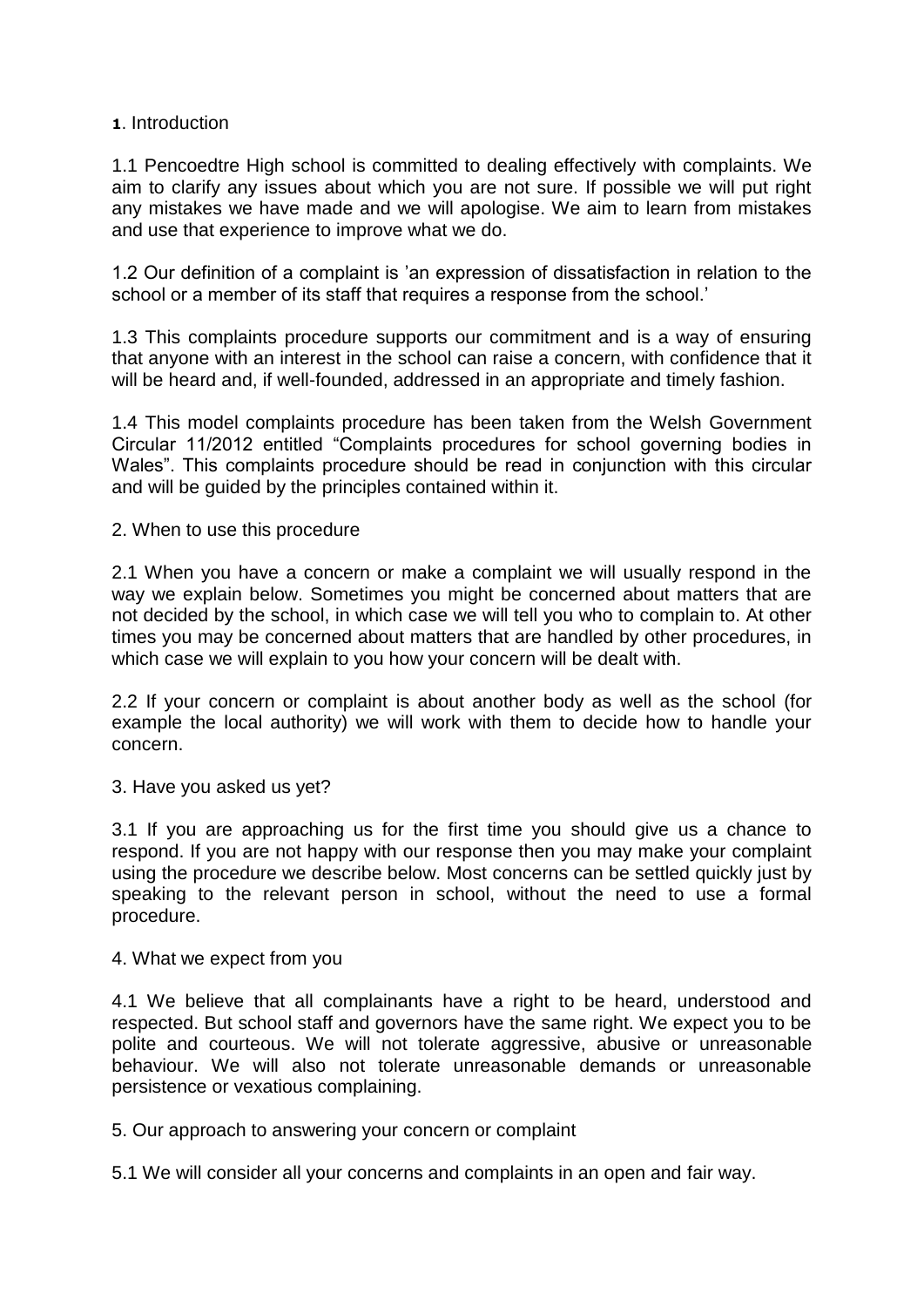5.2 At all times the school will respect the rights and feelings of those involved and make every effort to protect confidential information.

5.3 Timescales for dealing with your concerns or complaints may need to be extended following discussion with you.

5.4 We may ask for advice from the local authority or diocesan authority where appropriate.

5.5 Some types of concern or complaint may raise issues that have to be dealt with in another way (other than this complaints policy), in which case we will explain why this is so, and will tell you what steps will be taken.

5.6 The governing body will keep the records of documents used to investigate your concern or complaint for seven years after it has been dealt with. Records will be kept in school and reviewed by the governing body after seven years to decide if they need to be kept for longer.

5.7 Complaints that are made anonymously will be recorded but investigation will be at the discretion of the school depending on the nature of the complaint.

5.8 Where complaints are considered to have been made only to cause harm or offence to individuals or the school, the governing body will ensure that records are kept of the investigations that are made and what actions are taken, including the reasons for 'no action'.

6. Answering your concern or complaint

6.1 The chart in Appendix A shows what may happen when you make a complaint or raise a concern. There are up to three Stages: A, B and C. Most complaints can be resolved at Stages A or B. You can bring a relative or companion to support you at any time during the process but you will be expected to speak for yourself. However, we recognise that when the complainant is a pupil it is reasonable for the companion to speak on their behalf and/or to advise the pupil.

6.2 As far as possible, your concern or complaint will be dealt with on a confidential basis. However, there could be occasions when the person dealing with your concern or complaint will need to consider whether anyone else within the school needs to know about your concern or complaint, so as to address it appropriately.

6.3 If you are a pupil under 16 and wish to raise a concern or bring a complaint we will ask for your permission before we involve your parent(s) or carer(s). If you are a pupil under 16 and are involved in a complaint in any other way, we may ask your parent(s) or carer(s) to become involved and attend any discussion or interview with you.

Stage A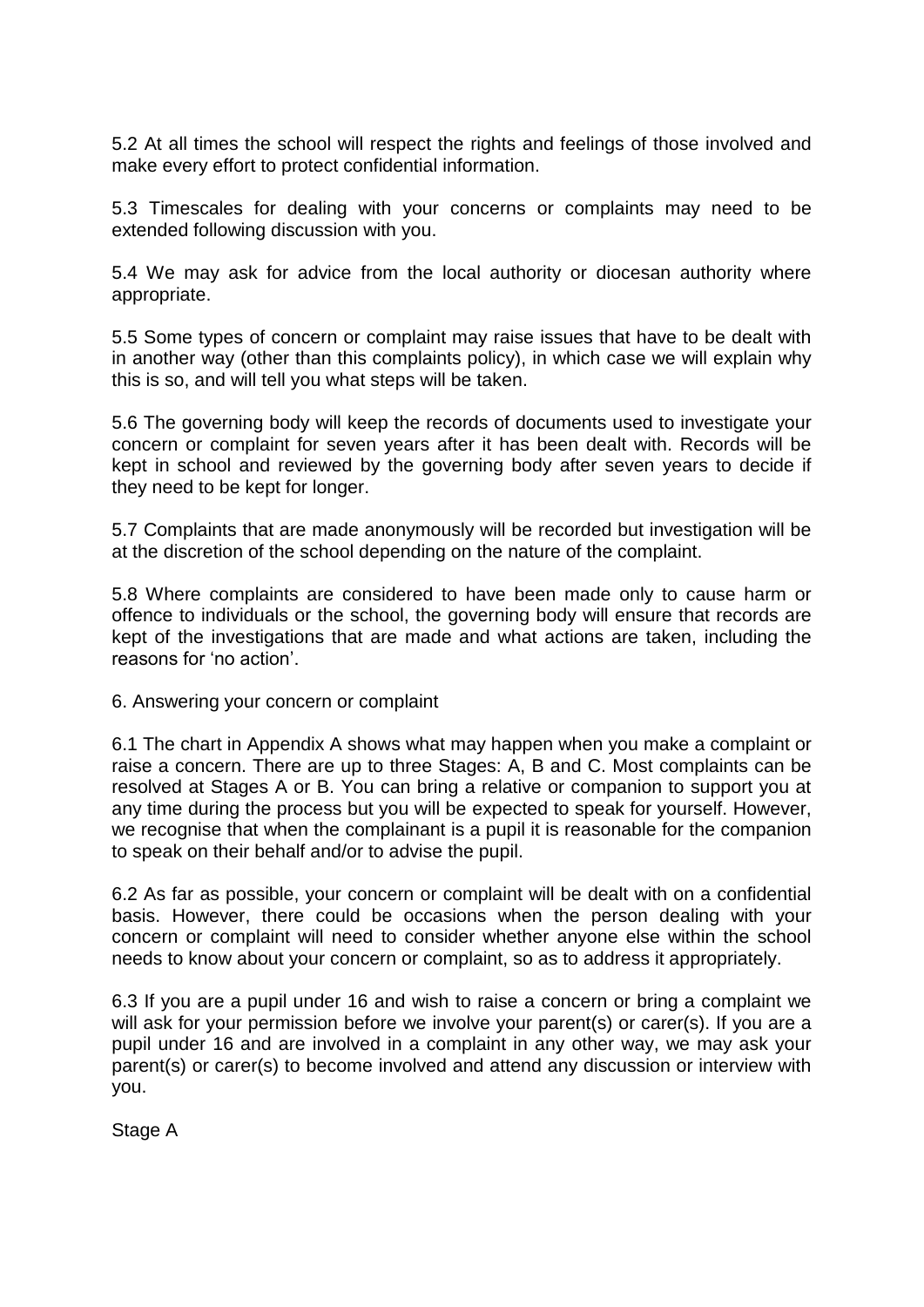6.4 If you have a concern, you can often resolve it quickly by talking to the Wellbeing desk. You should raise your concern as soon as you can; normally we would expect you to raise your issue within 10 school days of any incident. The longer you leave it the harder it might be for those involved to deal with it effectively.

6.5 If you are a pupil, you can raise your concerns with your school council representative, form tutor or the wellbeing department which is designated to deal with pupil concerns. This will not stop you, at a later date, from raising a complaint if you feel that the issue(s) you have raised have not been dealt with properly.

6.6 We will try to let you know what we have done or are doing about your concern normally within 10 school days, but if this is not possible, we will talk to you and agree a revised timescale with you.

6.7 The person overseeing your concern or complaint will keep you informed of the progress being made. This person will also keep a log of the concern for future reference.

Stage B

6.8 In most cases, we would expect that your concern is resolved informally. If you feel that your initial concern has not been dealt with appropriately you should put your complaint in writing to the deputy head teacher.

6.9 We would expect you to aim to do this within five school days of receiving a response to your concern as it is in everyone's interest to resolve a complaint as soon as possible. There is also a form attached (Appendix B) that you may find useful. If you are a pupil we will explain the form to you, help you complete it and give you a copy.

6.10 If your complaint is about the Headteacher, you should put your complaint in writing to the Chair of governors, addressed to the school, to ask for your complaint to be investigated.

6.11 In all cases, the school business manager can organise assistance to help you to put your complaint in writing if necessary.

6.12 If you are involved in any way with a complaint, the deputy head teacher will explain what will happen and the sort of help that is available to you.

6.13 The Head will invite you to discuss your complaint at a meeting. Timescales for dealing with your complaint will be agreed with you. We will aim to have a meeting with you and to explain what will happen, normally within 10 school days of receiving your letter. The school's designated person will complete the investigation and will let you know the outcome in writing within 10 school days of completion.

Stage C

6.14 It is rare that a complaint will progress any further. However, if you still feel that your complaint has not been dealt with fairly, you should write, through the school's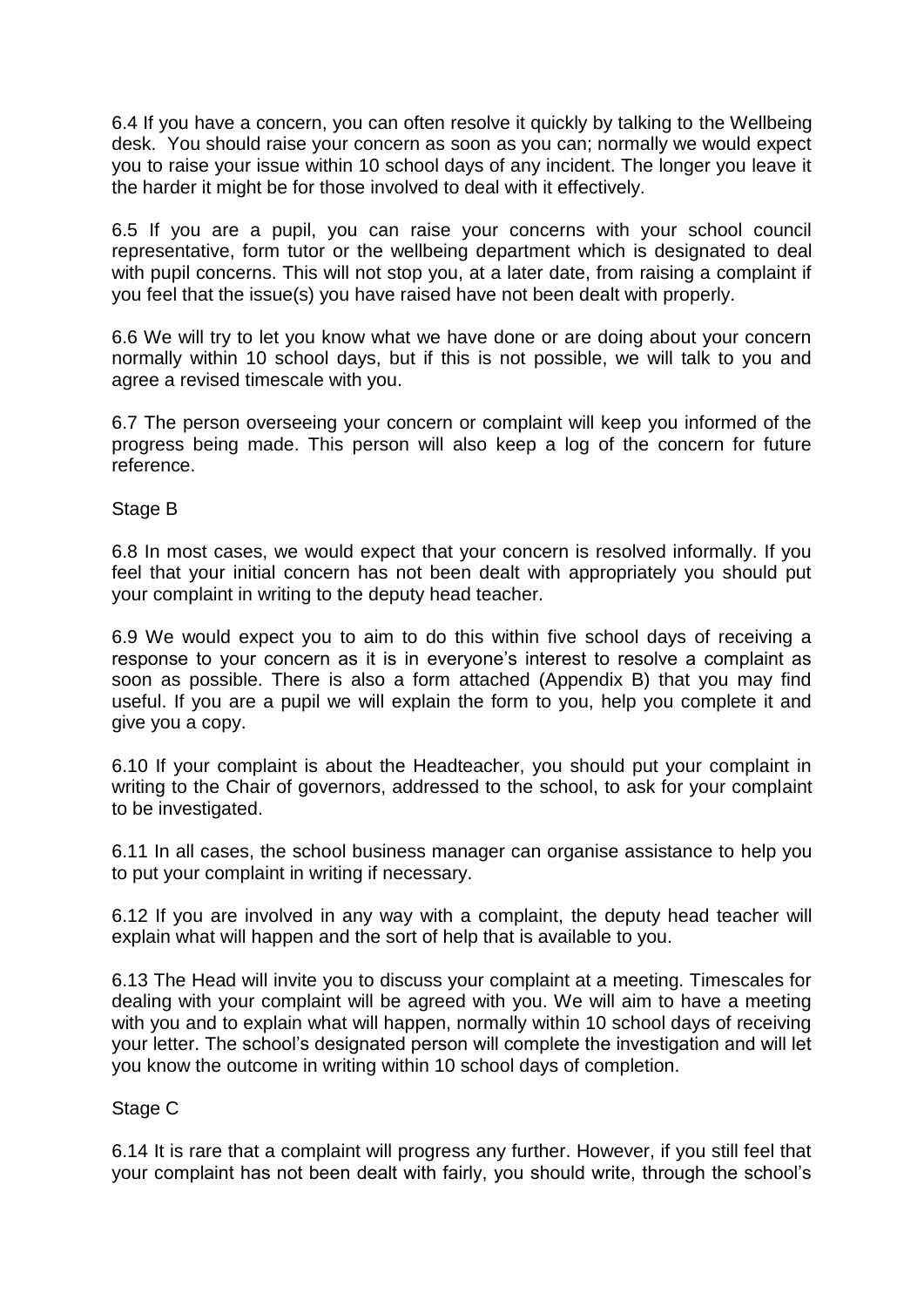address, to the Chair of governors setting out your reasons for asking the governing body's complaints committee to consider your complaint. You do not have to write down details of your whole complaint again.

6.15 If you prefer, instead of sending a letter or email, you can talk to the Chair of governors who will write down what is discussed and what, in your own words, would resolve the problem. We would normally expect you to do this within five school days of receiving the school's response. You will be asked to read the notes or will have the notes read back to you and then be asked to sign them as a true record of what was said. We will let you know how the complaint will be dealt with and will send a letter to confirm this. The complaints committee will normally have a meeting with you within 15 school days of receiving your letter.

6.16 The letter will also tell you when all the evidence and documentation to be considered by the complaints committee must be received. Everyone involved will see the evidence and documentation before the meeting, while ensuring that people's rights to privacy of information are protected. The letter will also record what we have agreed with you about when and where the meeting will take place and what will happen. The timescale may need to be changed, to allow for the availability of people, the gathering of evidence or seeking advice. In this case, the person dealing with the complaint will agree a new meeting date with you.

6.17 Normally, in order to deal with the complaint as quickly as possible, the complaints committee will not reschedule the meeting more than once. If you ask to reschedule the meeting more than once, the committee may think it reasonable to make a decision on the complaint in your absence to avoid unnecessary delays.

6.18 We will write to you within 10 school days of the meeting explaining the outcome of the governing body's complaints committee's consideration.

6.19 We will keep records of all conversations and discussions for the purpose of future reference and review by the full governing body. These records will be kept for a minimum of seven years.

6.20 The governing body's complaints committee is the final arbiter of complaints.

7. Special circumstances

7.1 Where a complaint is made about any of the following the complaints procedure will be applied differently.

## A governor or group of governors

The concern or complaint will be referred to the Chair of governors for investigation. The Chair may alternatively delegate the matter to another governor for investigation. Stage B onwards of the complaints procedure will apply.

ii. The Chair of governors or Head and Chair of governors The Vice Chair of governors will be informed and will investigate it or may delegate it to another governor. Stage B onwards of the complaints procedure will apply.